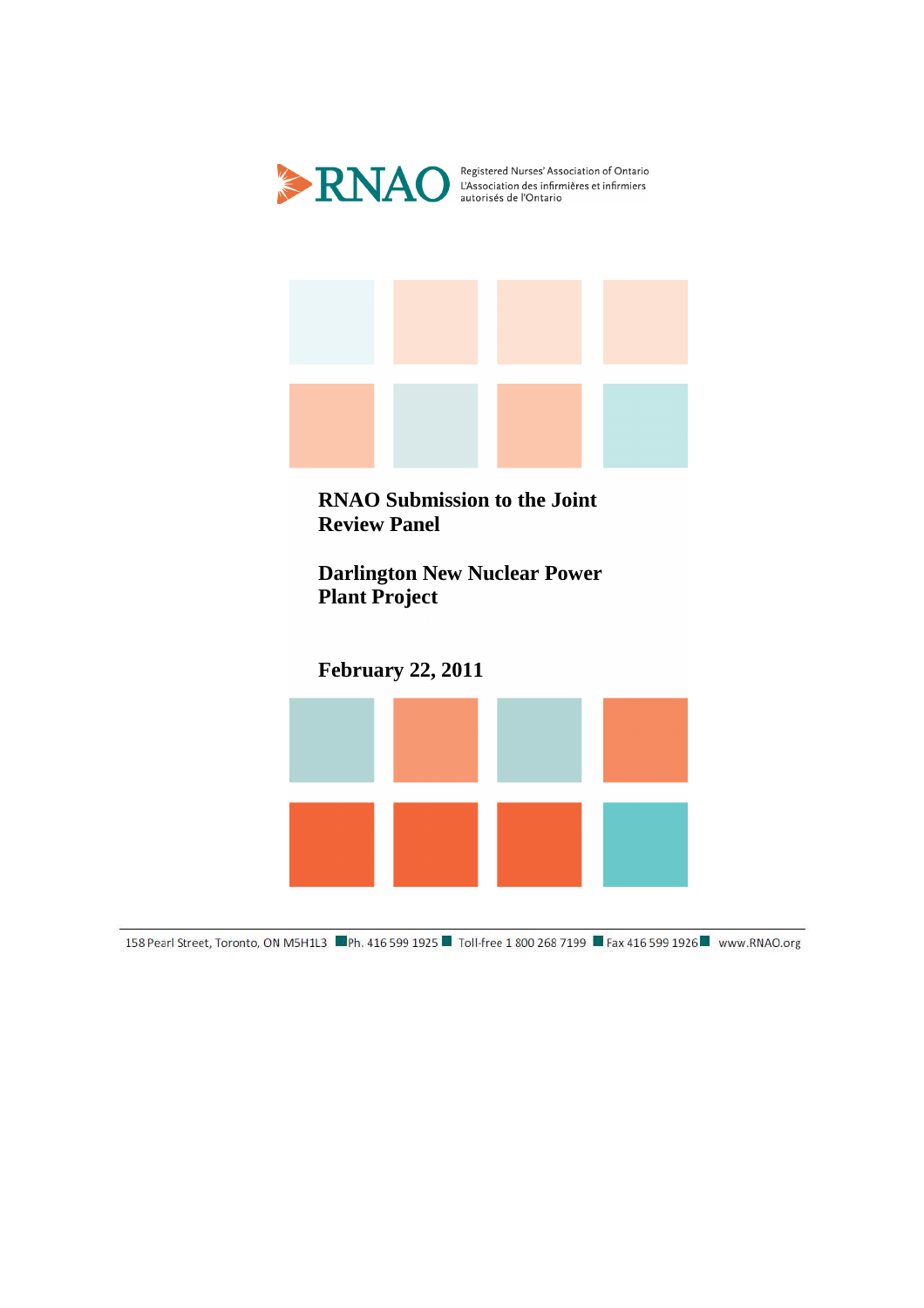# **RNAO Submission to the Joint Review Panel Darlington New Nuclear Power Plant Project February 22, 2011**

#### **Introduction**

Thank you for the opportunity to make a submission to the Joint Review Panel on the proposal by Ontario Power Generation (OPG) for site preparation, construction, operation, decommissioning and abandonment of up to four new nuclear reactors at the existing Darlington Nuclear site on the north shore of Lake Ontario. The Registered Nurses' Association of Ontario (RNAO) is the professional organization representing registered nurses in Ontario. It is the strong, credible voice leading the nursing profession to influence and promote healthy public policy. Like many Ontarians, registered nurses have become increasingly concerned about the staggering health, environmental and economic costs of nuclear power, particularly as safer and more affordable alternatives become available. It is on these areas that the RNAO will focus its submission.

As Peter Lyons, former Commissioner of the United States Nuclear Regulatory Commission stated recently, nuclear industry plans to build new nuclear plants depend directly on continued public assurance of safe and secure operations of existing nuclear facilities.<sup>1</sup> This is true in Canada as it is in the US and elsewhere in the world where similar plans are being evaluated. It is the strongly held view of the RNAO that the proponent has failed to meet the onus of proving current plans are completely safe. Consequently, in the absence of the requisite public assurance, the OPG proposal for a massive expansion of four new nuclear reactors is premature.

#### **Justification and Need for Project**

OPG's proposal would generate up to 4,800 megawatts of electricity at the Darlington nuclear site in Clarington, not far from heavily populated areas of Oshawa, Durham region and Toronto. This is more than double the additional nuclear capacity that even the government of Ontario projects as necessary or justifiable. In fact, the Ontario government has no plans – short term or long term – to build four new nuclear reactors. Ontario's Long-Term Energy Plan from 2010 to 2030 projects the need to refurbish 10,000 MW of existing nuclear capacity over the next ten to 15 years, none of which requires new nuclear construction. To achieve the province's objective of nuclear power playing an ongoing central role in Ontario's energy mix, responsible for 50 per cent of the energy supply, a total nuclear capacity of  $12,000$  MW is projected.<sup>2</sup> It is only the difference between this total (12,000 MW) and the capacity currently available from refurbishment (10,000 MW) that is required from new nuclear at Darlington. Using the government's own figures then, only  $2,000$  MW<sup>3</sup> would need to be produced by new construction, a far cry from the 4,800 MW in the proposal now before the Joint Review Panel.

Construction of new nuclear facilities involves a significant lead time and this fact is recognized by Ontario's Long-Term Energy Plan. Nevertheless, the government does not claim a need for 4,800 MW capacity over the long-term planning period. What justifies the inflated proposal? Expediency is no answer to a project as inherently risky, expensive and controversial as a nuclear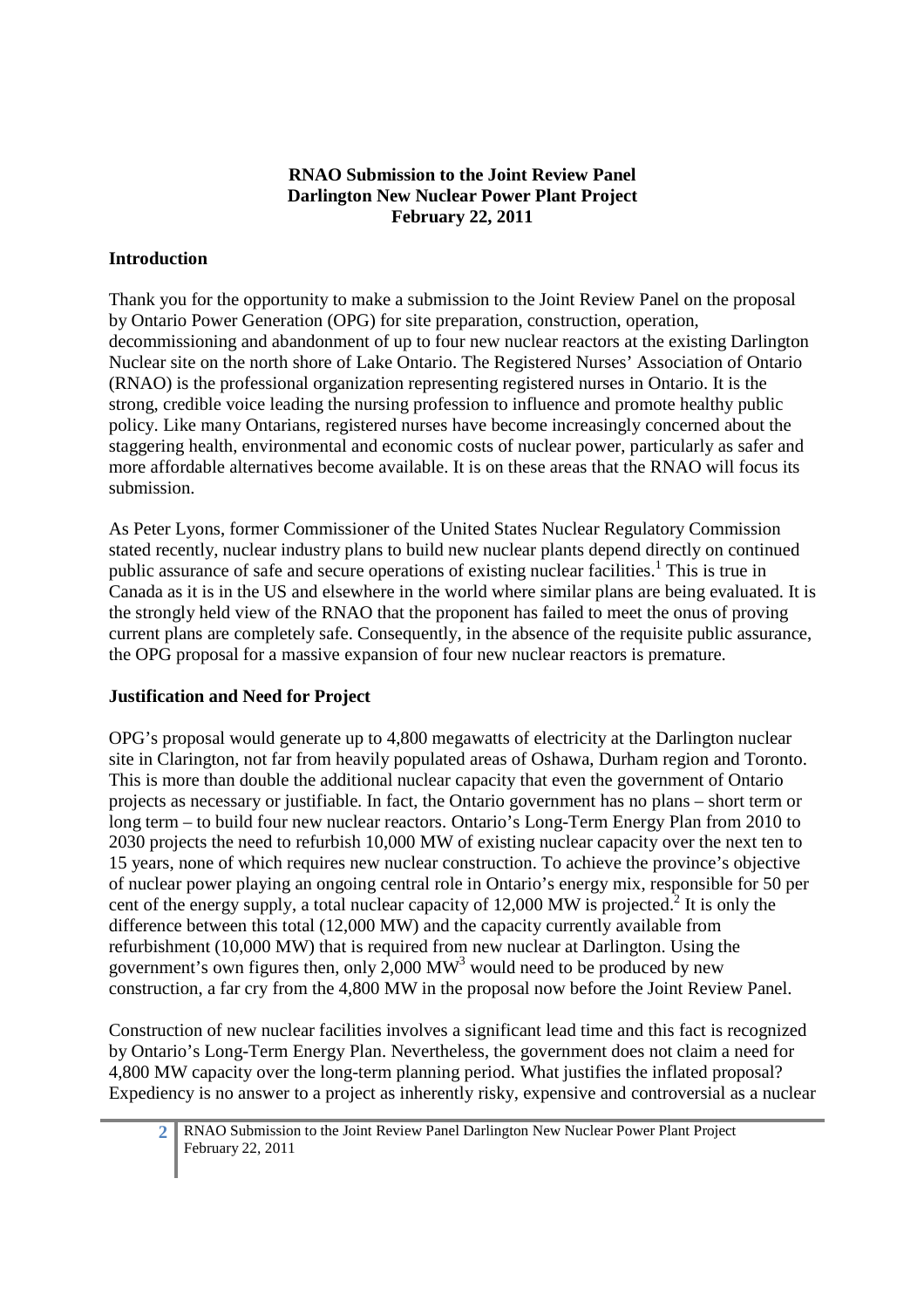power plant. Scientific knowledge that may purportedly support certain conclusions in 2011 will operate in a totally different context in 2030 and beyond as technological advances with respect to cheaper, safer and more effective energy sources are likely to leap far ahead of today's imagining. There is no adequate justification for the request for four new nuclear reactors. OPG is asking the public to buy a "pig in a poke" as nobody knows what the state of science will be in 20 years.

Ontario initiated a two-phase competitive bidding process in March 2008 to select a vendor to build two new nuclear units at the Darlington site. While bids were received from three potential vendors, Atomic Energy of Canada Limited (AECL) emerged as the only compliant bidder in the process. However, AECL's bid was higher than what the province was willing to pay. During negotiations between AECL and the provincial government, the federal government indicated its desire to sell AECL. Due to the consequent uncertainty over AECL's future and the province's procurement process, Ontario suspended the request for proposals process in June 2009.

While the Ontario government hopes that its federal counterpart will restructure AECL in a way that would favour a deal between Ontario and AECL, there is no reason to believe this will occur in the foreseeable future.<sup>4</sup> Not only is the province's need for 4,800 MW of new nucleargenerated power unproven and highly questionable, but there currently is no vendor and no concomitant nuclear technology in the proposal now before the Panel. In effect, OPG is asking the Panel and the public to give it a blank cheque for a project whose cost will be in the tens of billions of dollars. RNAO believes the people of Canada deserve better than this. Former U.S. Nuclear Regulatory Commissioner Peter Lyons is very clear in admonishing the nuclear industry to ensure that all new applications for nuclear reactors are "fully complete and of high quality", essential to ensure regulatory predictability.<sup>5</sup> Send OPG back to the drawing board until some of the essential pieces to the puzzle are ready to be made public.

# **Application of the Precautionary Principle**

Given the seriousness of consequences of environmental pollution, it is important to take a precautionary approach to protecting human health and the environment. A commonly accepted statement of the precautionary principle is: "When an activity raises threats of harm to human health or the environment, precautionary measures should be taken even if some cause and effect relationships are not fully established scientifically. In this context the proponent of an activity, rather than the public, should bear the burden of proof. The process of applying the precautionary principle must be open, informed and democratic and must include potentially affected parties. It must also involve an examination of the full range of alternatives, including no action."<sup>6</sup>

Vakil et al cite a long list of hazardous products that were once considered safe, such as cigarettes, DDT, thalidomide and various food additives, and suggest that the precautionary principle should dictate that radiation be added to the list until such time as a safe dose of radiation exposure can be demonstrated.<sup>7</sup>

There is, in fact, an argument to be made that a greater burden should apply to policy decisions concerning an application for new nuclear reactors. Dingwall et al suggest that where nuclear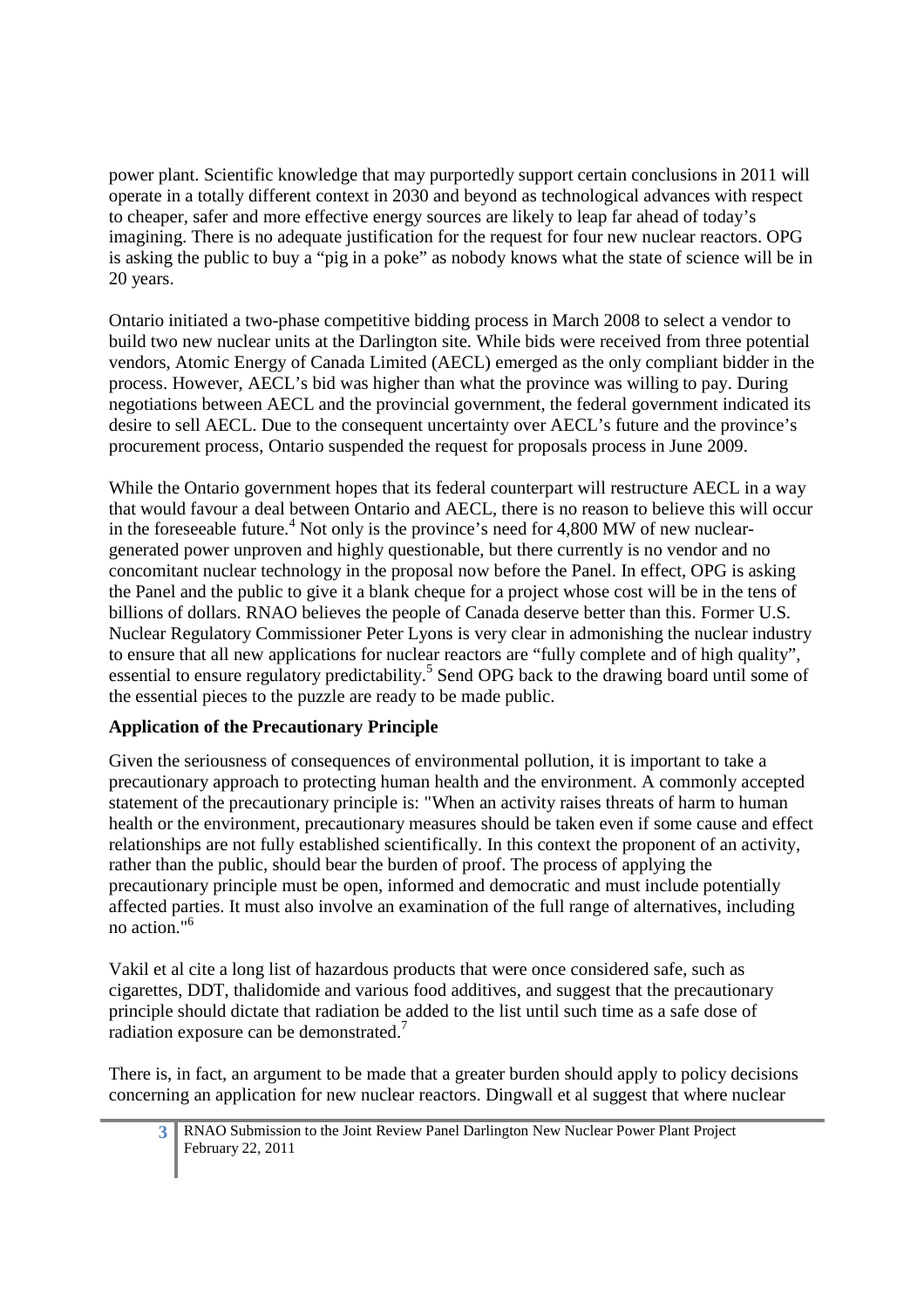radiation safety is concerned, public perception and attitudes have an important influence over the safety of radiation at the *political* level. Not only must the people be safe, but they must also *feel* safe. As they advise: "The need to engage the public about radiation and its safety in a noncondescending manner is essential. People do not change their perception of radiation by being told they are wrong; the change in perception can only take place by having educational conversations regarding radiation and its safety."<sup>8</sup> No action must be considered a viable and, in the case of nuclear radiation, a preferred option until public safety is assured both in fact and in perception.

# **Harm to Health and Environment**

While the government counts nuclear power as being part of the more than 80 per cent of power generation resulting from emissions-free sources in 2009<sup>9</sup>, this is misleading. During "production" of electricity, nuclear power may not emit pollutants as defined by Environment Canada.<sup>10</sup> But nuclear energy certainly produces more than its share of climate change-causing greenhouse gas emissions during nuclear power plant construction, uranium mining and refining, transportation and fuel fabrication.

Most alarming, a recent study points out that there is no safe level of radiation exposure – any amount of exposure to ionizing radiation is too much and is harmful.<sup>11</sup> Further, the health risks associated with radiation arise at all stages of the nuclear fuel chain, from uranium mining and refining, to the fission process in nuclear reactors and radioactive releases into the air and water, to the legacy of radioactive waste that we leave for our grandchildren and future generations.<sup>12</sup>

In the over 50 years of nuclear power generation in Ontario, a permanent solution has yet to be found for the disposal of nuclear waste. At the Pickering nuclear power station alone, 20,000 tonnes of highly radioactive waste has already been produced and is being stored at site, with no foreseeable solution.<sup>13</sup>

Talk of new nuclear generating stations being built in Ontario has stirred a great deal of interest in uranium prospecting and mining, providing itself reasons to be concerned about the impact of this proposal on environmental and human health. Uranium mining has been called "potentially the most contaminating stage of nuclear power generation"<sup>14</sup> thanks to the large amounts of radioactive dust and tailings and radon gas that is produced.

Studies have linked human-produced radiation with cancers, genetic damage, birth defects, mental retardation due to in utero exposure, immune system dysfunction and diabetes.<sup>15</sup> There is the fear of the large-scale accident or meltdown that has made Three Mile Island and Chernobyl part of the common lexicon. But the real danger of radiation may well prove to be the chronic low-level exposures the effects of which are poorly understood, particularly in children.<sup>16</sup> If for no other reason, this cries out for application of the precautionary principle. As Vakil et al conclude: "Providing the least radioactivity in the environment, water and food seem the most prudent advice".<sup>17</sup>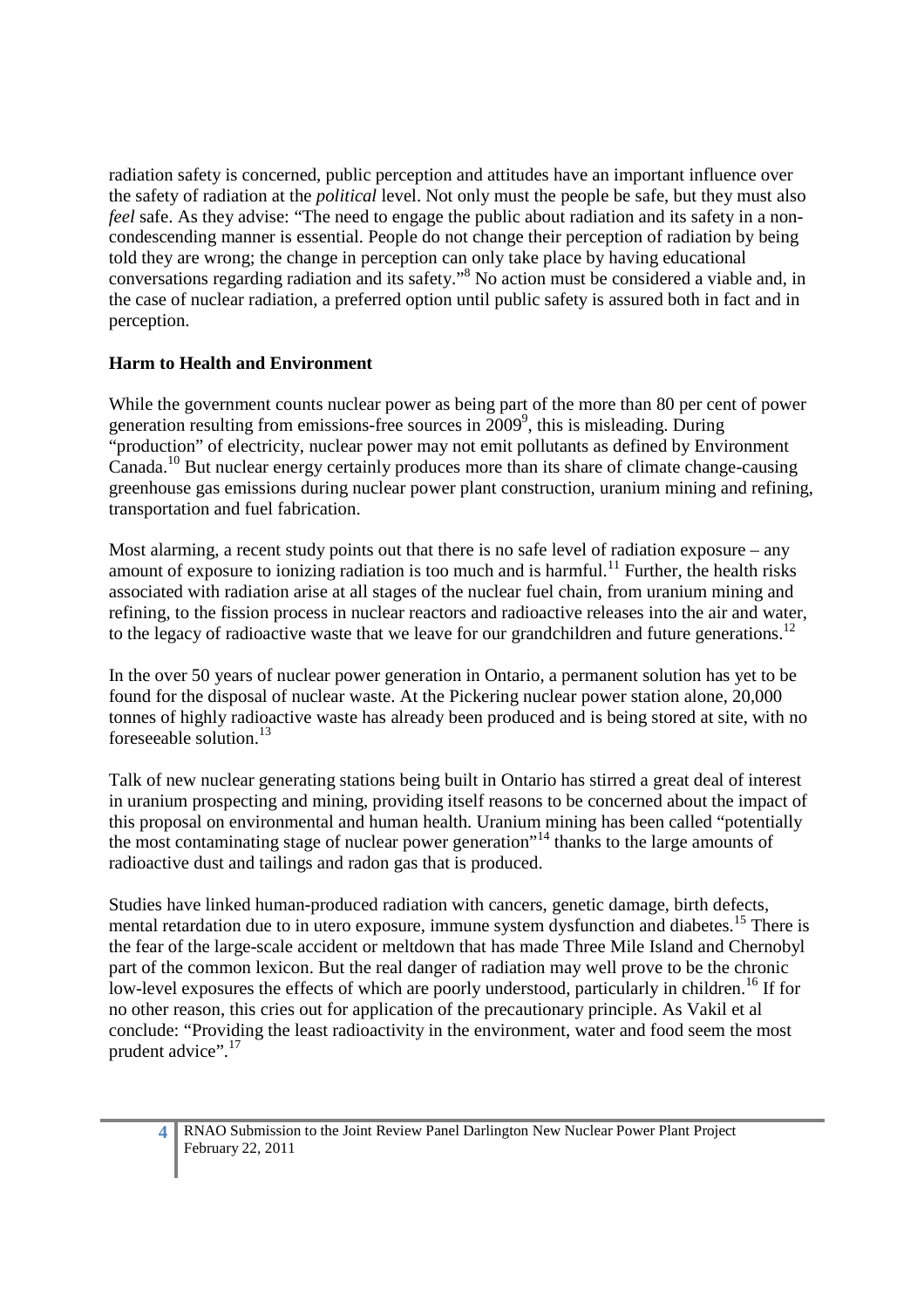While there are relatively few Canadian studies on the deleterious effects of low levels of radiation on health, there is evidence linking increased prevalence of leukemia in children and living near nuclear facilities. Higher rates of congenital abnormalities have also been documented. A 2008 German study (KiKK study) showed a statistically significant relationship between risk of leukemia and living within ten kilometres of a nuclear plant with consistent results across all 16 nuclear power plants in Germany.<sup>18</sup>

While not definitive evidence linking nuclear reactors and harm to human health because of small sample sizes, three studies conducted by the Atomic Energy Control Board (AECB) in Ontario provide reason for concern. Two of the studies in 1989 and 1991 examined childhood leukemia within a 25 km radius of nuclear facilities in Ontario, including the Chalk River research centre, the Port Hope uranium processing plant, Elliot Lake uranium mining and Pickering and Bruce electricity generation. The third study looked at childhood leukemia and paternal radiation exposure. In the initial studies, more cases of childhood leukemia were consistently found at each location except Chalk River, though the overall numbers were small. Though the authors conclude that the findings justify further investigation, a larger case-control study has not yet been done in Canada.<sup>19</sup> Proponents of nuclear power should not take heart from the inconclusive findings of these Ontario-based studies. Rather, they point to the clear need to apply the precautionary principle. Further study of the health effects of nuclear facilities in close proximity to heavily populated areas must be conducted before decisions are taken to expose those areas further to risk of nuclear radiation.

Peter Lyons, former Commissioner of the U.S. Nuclear Regulatory Commission recognizes that "no aspect of nuclear technologies causes greater public apprehension than the health effects of radiation". He recognizes that while the scientific basis for the most precautionary approach – the use of the linear no-threshold (LNT) or any other no-threshold model – may be lacking, it arguably remains the most appropriate model for the current time. Under the LNT model, cancer risk at low doses can be extrapolated from the risk observed at higher doses. This assumes that risk per dose is constant and there is no safe threshold.<sup>20</sup> While some believe that risk is negligible at low doses and that cells can learn to adapt to and benefit from radiation,  $21$  it is prudent to apply the LNT model until we have better knowledge and data establishes the safety of low doses of radiation.<sup>2</sup>

Ontario now has safe and clean alternatives to the unacceptable health risks of nuclear power. It is time to invoke the precautionary principle and phase out Ontario's dependence on nuclear power.

# **Tritium is a toxic material**

Canada's CANDU (Canada Deuterium Uranium) nuclear reactors use heavy water (deuterium oxide) as a coolant to avoid the buildup of excessive heat. Deuterium easily converts to tritium by absorbing a neutron. Therefore, Canadian reactors produce much greater amounts of tritium than reactors that use light water. $^{23}$ 

There is concern among health professionals about the level of protection that Ontario's drinking water quality standards provide against tritium, a radioactive isotope of hydrogen with a half-life of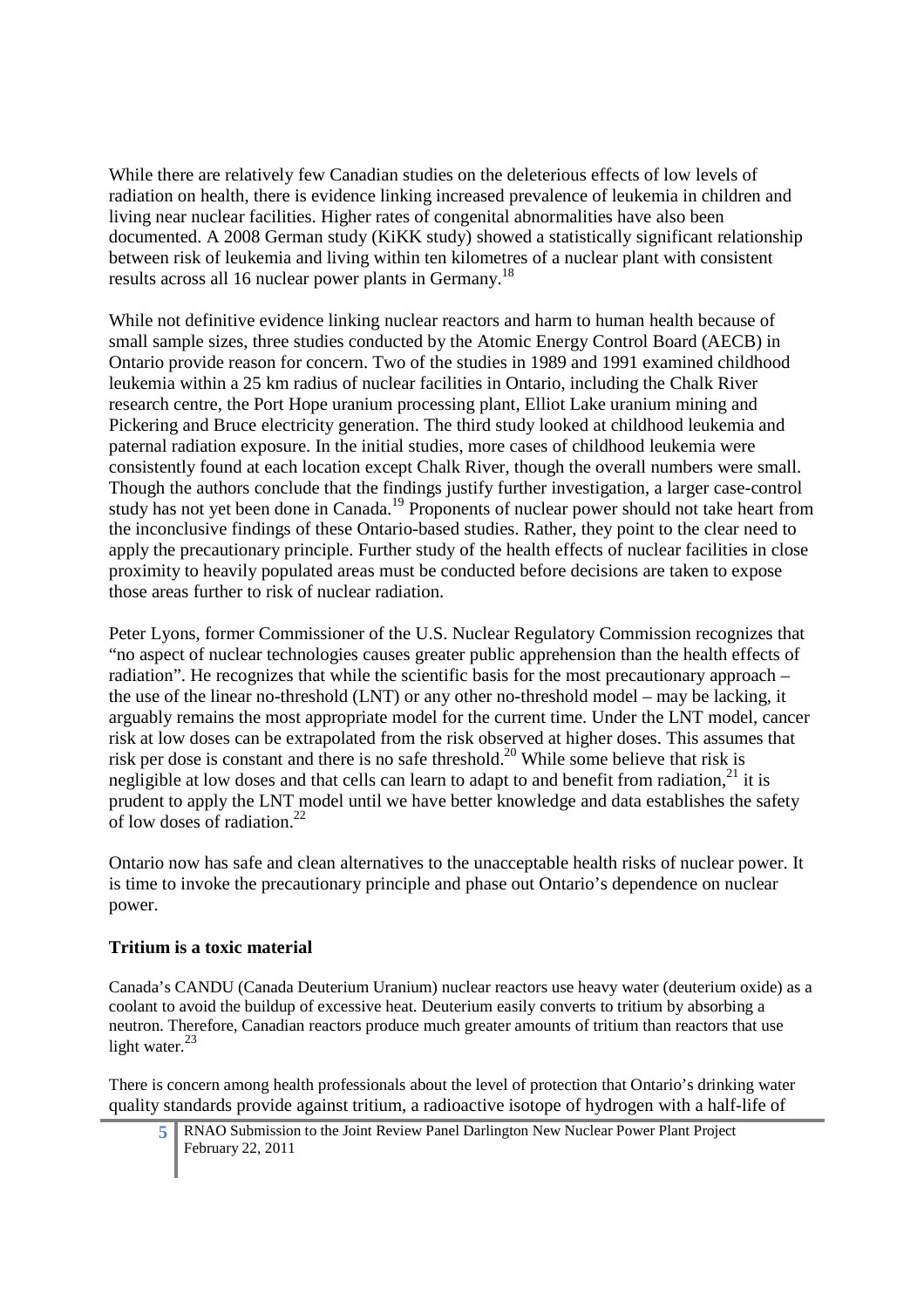12.3 years.<sup>24</sup> This persistent toxic substance moves quickly through the environment once it is released, and is not readily removed from drinking water, so reducing or stopping releases is the most practical way to control tritium exposure. The Canadian Nuclear Safety Commission recognizes tritium as a risk to human health when it is ingested in drinking water or food, or when it is inhaled or absorbed through the skin.<sup>25</sup> Like other radionuclides, tritium emits ionizing radiation when in the body, and this radiation has been shown to be a teratogen, mutagen and carcinogen.<sup>26</sup> Vakil et al point to reported intentional releases of tritium from the Chalk River nuclear facility where tritium levels in the Ottawa River did not exceed allegedly "safe" limits. Even small amounts of a carcinogenic, mutagenic and teratogenic substance such as tritium could still be concluded to represent an unacceptable risk when released into the water supply.<sup>27</sup> The isotope tritium occurs naturally, but it is also known to have been released into the environment in large quantities by Ontario's nuclear reactors. Depending upon the comparator, heavy water reactors have been estimated to release from over 20 times to over 100 times as much tritium per unit of energy produced (compared to pressurized water reactors and boiling water reactors respectively).<sup>28</sup> By one estimate, in the first half of this decade, major Canadian nuclear facilities were releasing amounts of tritium equaling about ten per cent of natural production of tritium in the Northern hemisphere.<sup>29</sup> The majority of the releases come from Ontario reactors, and the impact will be greatest near nuclear facilities.

A 1991 study looked at birth defects within 25 km of the Pickering nuclear station from 1971 to 1988 and compared them with airborne and waterborne tritium discharges over that period. While the study found a statistically significant increase in Down syndrome babies born near Pickering and a correlation with tritium discharges, the latter relationship fell short of being statistically significant.<sup>30</sup> Nevertheless, the higher rates of Down syndrome are eerily reminiscent of similar findings with Chernobyl survivors<sup>31</sup> and suggest that more study is needed before massively increasing tritium-releasing CANDU reactors at Darlington.

The full impact on human health of a substance like tritium is complex and not fully understood: there are multiple health endpoints (and not just cancer mortality); the exposed population is diverse, with many who are vulnerable due to compromised immune systems or due to their stage of development (such as young children and pregnant women); the interaction of chemicals and radioactive nuclides alters health effects; the mechanisms of health impacts are complex; and, multiple forms of tritium enter the body (elemental tritium, tritiated water, and organically bound tritium

It is essential that there be rigorous studies of the health impacts of tritium exposure immediately.

# **Economically Unsustainable**

There are other reasons not to dramatically increase nuclear power in Ontario. Nuclear power is prohibitively expensive. While the government itself is budgeting \$33 billion for its nuclear plans, which alone would elbow out other more cost-efficient and environmentally sound investments, the track record of nuclear projects is not impressive. Every nuclear project in Ontario has gone considerably over-budget, on average about 2.5 times.<sup>32</sup> This means the actual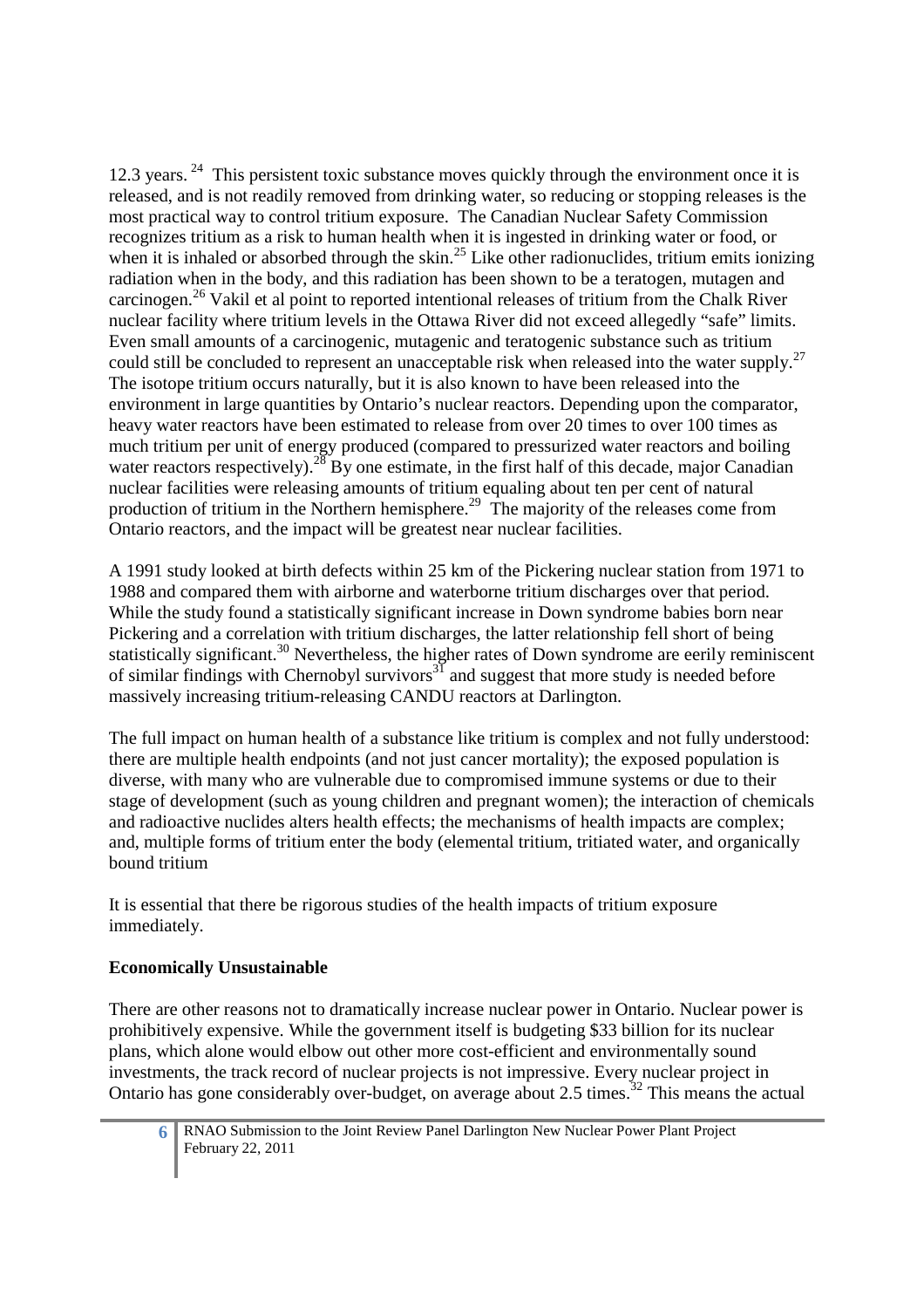bill for the government's nuclear plans could total up to \$83 billion.<sup>33</sup> Ontarians concerned about their rising hydro bills are still paying for the huge cost overruns from reactors built decades ago. Compare nuclear plants, where there is no protection for consumers, with renewable energy where Ontario's feed-in tariff guarantees that only the cost of electricity generated is passed along to Ontarians and the cost of overruns and unforeseen liabilities is borne by the developer.<sup>34</sup>

As the government manages through a fragile economic recovery, it is understandable that the prospect of losing jobs in the nuclear industry would deter pulling the plug on nuclear power. In fact, replacing aging nuclear power plants with green energy means additional, well-paying jobs. *Renewable is Doable: Ontario's Green Energy Plan 2.0* provides details of a diverse green jobs portfolio totalling an additional 27,000 jobs over ten years to produce the equivalent of the aging Pickering A and B nuclear power plants.<sup>35</sup> That compares favourably with the 25,000 jobs that the Canadian Manufacturers and Exporters projects will be created from refurbishing and operating the Bruce and Darlington reactors.<sup>36</sup>

Add this to the uncertainties around the ownership of AECL, where there is a lack of credible buyers, $37$  and the fact that designs for reactors being considered by the government are untested, $38$  and the economic rationale for moving beyond nuclear power to cleaner energy sources becomes overwhelming.

There is a note of hope in the government's long-term energy plan that the door is not closed to phasing out the Pickering generators ahead of schedule. Continued operation of the Pickering nuclear units will be monitored closely, with a decision expected in 2012 on extending their lives or, alternatively, converting the Nanticoke and Lambton coal plants to natural gas to ensure system reliability.<sup>39</sup> If government is looking seriously at the future of Pickering, it makes no sense to be investing added billions to building new reactors at Darlington. RNAO strongly suggests that every alternative to the nuclear plants must be explored at the earliest opportunity before making new ill-advised investments in new nuclear power.

# **Safer and More Cost-Effective Alternatives**

*Renewable is Doable: Ontario's Green Energy Plan 2.0*, a detailed study released in August 2010, concludes that we have the opportunity to replace Ontario's aging nuclear plants not with new nuclear stations, but with the range of green energy options that are increasingly available to us.<sup>40</sup> With demand having fallen each of the last four years (part of which undoubtedly has been due to the recession), coal being phased out by 2014, renewable energy sources producing more than originally expected, and the natural gas capacity that ensures the lights stay on during the transition already in place, now is the time to develop a  $21<sup>st</sup>$  century clean and safe energy plan, not one that is rooted in the practices of the past century.<sup>41</sup> It is this visionary, yet achievable, approach that the RNAO strongly recommends. In fact, failure to move in this direction would make Ontario an outlier jurisdiction. As the United Nations reported in 2008, for the first time global investment in clean, renewable energy exceeded new nuclear, coal and natural gas combined, a trend that was even more pronounced in 2009.<sup>42</sup>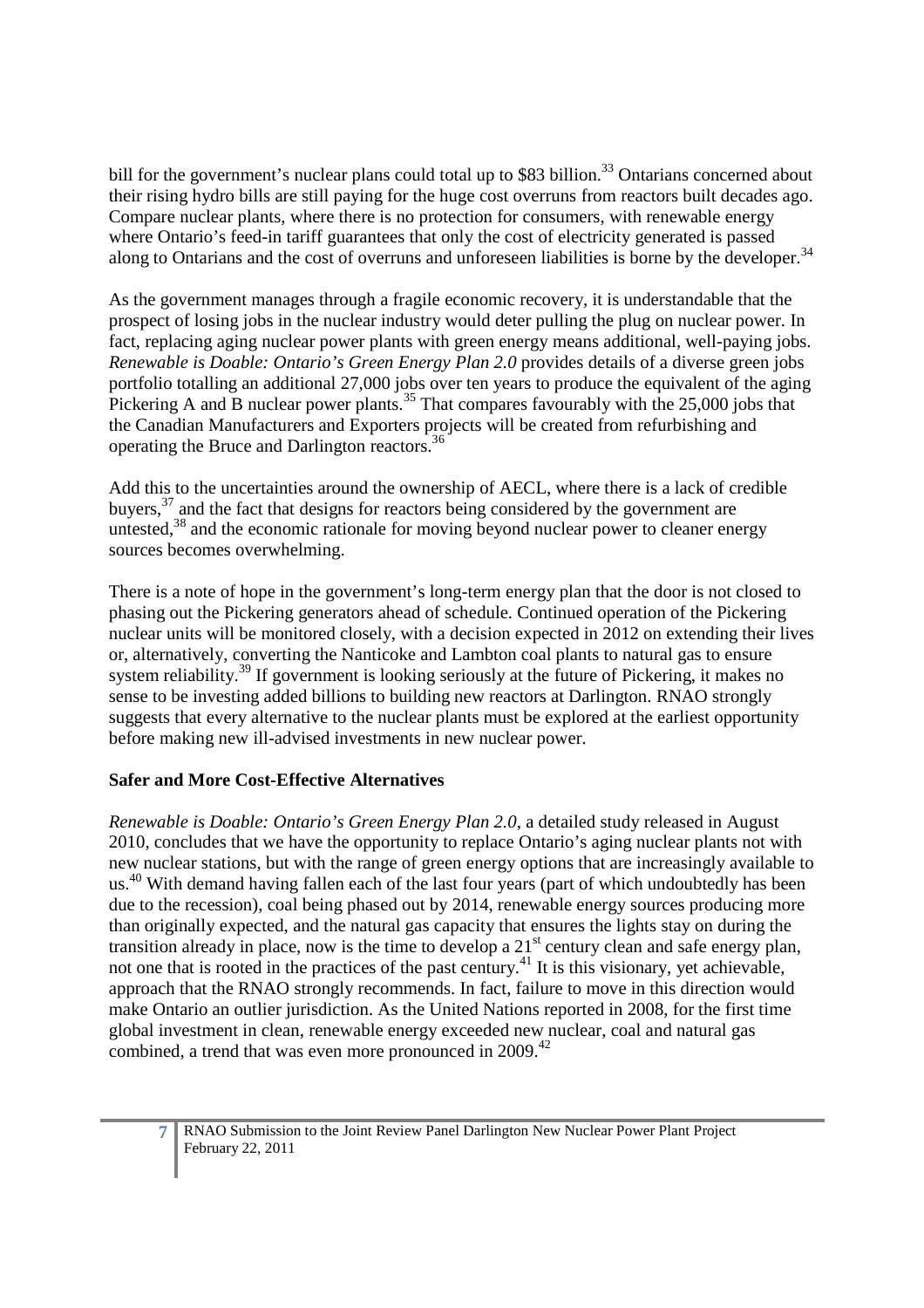Wind, in particular, when properly sited, has huge potential to deliver clean, plentiful and relatively affordable power; it is estimated that wind will meet at least 20 per cent of Canada's power needs by 2025, up from the current one per cent.<sup>43</sup>Aggressive targets must be adopted for conservation and energy efficiency. Combined heat and power, in addition to renewable solar, geothermal, tidal and bio energy, must be priorities in planning, regulation, procurement and operation.<sup>44</sup>

There is tremendous potential to create new jobs by expanding clean, green sources of energy such as wind, water, solar, biomass and biogas as well as investing in conservation. In fact, implementation of the *Green Energy and Green Economy Act, 2009* is credited by some for attracting more than \$16 billion in private sector investment to Ontario and creating more than 50,000 clean energy jobs over three years.<sup>45</sup>

#### **Conclusion**

As health care professionals who practice in all sectors, nurses are profoundly concerned by the proposal to spend billions of dollars in a massive expansion of Ontario's nuclear energy capacity in the absence of convincing evidence that viable, cost-effective and safer alternatives do not exist. There is no demonstrated need for the scale of the Darlington expansion in the province's long-term energy plan. There are no definitive studies showing there is no risk of harm to human health posed by low levels of radiation, including the releases of tritium that are endemic to CANDU reactors. Application of the precautionary principle, and good common sense, compels the conclusion that OPG's proposed construction of four new nuclear reactors at Darlington must be rejected.

#### **RNAO Recommendation**:

- Deny Ontario Power Generation's application to build four new nuclear reactors at Darlington on the basis that the need for 4,800 MW in additional nuclear energy has not been justified, details of the vendor and technology are unavailable or not made transparent, the potential risk to human health and the environment is too great and the economic cost is unsustainable.
- Invest in more cost-effective and safe alternatives such as conservation, energy efficiency and renewable energy sources

<sup>-</sup><sup>1</sup> Lyons, P. (2010). Sixth Warren K. Sinclair Keynote Address: The Role of a Strong Regulator in safe and Secure Nuclear Energy. Health Phys. 100(1). 6.

<sup>2</sup> Government of Ontario. (2010). *Building Our Clean Energy Future: Ontario's Long-Term Energy Plan*. Author. 23.  $3$  Ibid, 24.

<sup>4</sup> Ibid, 24.

<sup>&</sup>lt;sup>5</sup> Lyons, P. (2010). Sixth Warren K. Sinclair Keynote Address: The Role of a Strong Regulator in safe and Secure Nuclear Energy. Health Phys. 100(1). 7.

<sup>6</sup> Science and Environmental Health Network. (1998, January 28). *Wingspread Conference on the Precautionary Pr*inciple. Retrieved January 17, 2010 from http://www.sehn.org/wing.html

<sup>7</sup> Vakil, C. and Harvey L. (2009) *Human Health Implications of the Nuclear Energy Industry*. Retrieved January 13, 2011 from: http://www.cape.ca/res\_cardfile.shtml?cmd[227]=i-227-7b058e61798aba73c3b5247c1a196e81&cmd[252]=i-252-7b058e61798aba73c3b5247c1a196e81. 8.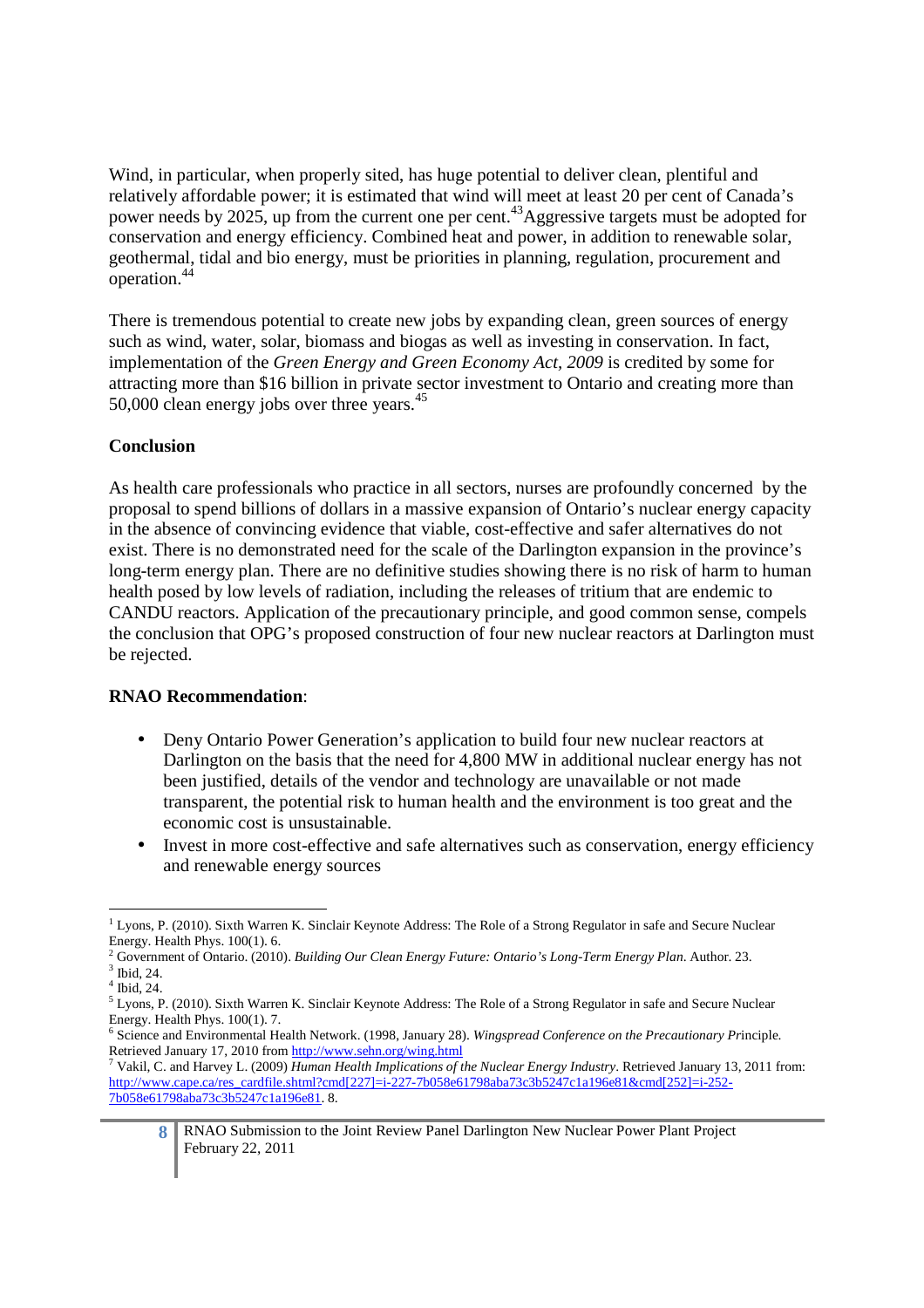$12$  Ibid, 5.

-

<sup>13</sup> T. Weis, S. Stensil and K. Stewart. (2010), *Renewable is Doable: Ontario's Green Energy Plan 2.0.* Pembina Institute and Greenpeace Canada. Retrieved January 9, 2011 from http://pubs.pembina.org/reports/ontario-green-energy-report-augustweb.pdf.

<sup>14</sup> Vakil, C. and Harvey L. (2009) *Human Health Implications of the Nuclear Energy Industry*. Retrieved January 13, 2011 from: http://www.cape.ca/res\_cardfile.shtml?cmd[227]=i-227-7b058e61798aba73c3b5247c1a196e81&cmd[252]=i-252-7b058e61798aba73c3b5247c1a196e81.15-16.

 $15$  Ibid, 13.

<sup>16</sup> Ibid, 4.

 $17$  Ibid, 15.

<sup>18</sup> Ibid, 26-27.

<sup>19</sup> Ibid, 27-28.

 $^{20}$  Dingwall, S., Mills C.E., Phan, N., Taylor, K., Boreham, D.R. (2010). Human Health and the Biological Effects of Tritium in Drinking Water: Prudent Policy Through Science – Addressing the ODWAC New Recommendation. In Press. Authors. 8.  $21$  Ibid, 8.

<sup>22</sup> Lyons, P. (2010). Sixth Warren K. Sinclair Keynote Address: The Role of a Strong Regulator in safe and Secure Nuclear Energy. Health Phys. 100(1). 9-10.

<sup>23</sup> Vakil, C. and Harvey L. (2009) *Human Health Implications of the Nuclear Energy Industry*. Retrieved January 13, 2011 from: http://www.cape.ca/res\_cardfile.shtml?cmd[227]=i-227-7b058e61798aba73c3b5247c1a196e81&cmd[252]=i-252-7b058e61798aba73c3b5247c1a196e81.19.

<sup>24</sup> Canadian Nuclear Safety Commission. (February 2008). *Standards and Guidelines for Tritium in Drinking Water*.  $25$  Ibid.

<sup>26</sup> E.g., see US Environmental Protection Agency. (November 2007). *User Guide: Radionuclide Carcinogenicity*. Retrieved March 24, 2008 from http://www.epa.gov/rpdweb00/heast/userguid.html.

<sup>27</sup> Vakil, C. and Harvey L. (2009) *Human Health Implications of the Nuclear Energy Industry*. Retrieved January 13, 2011 from: http://www.cape.ca/res\_cardfile.shtml?cmd[227]=i-227-7b058e61798aba73c3b5247c1a196e81&cmd[252]=i-252-7b058e61798aba73c3b5247c1a196e81.20.

<sup>28</sup> Nuclear Energy Agency of OECD. (1980). *Radiological Significance and Management of Tritium, Carbon-14, Krypton-85, and Iodine-129 Arising from the Nuclear Fuel Cycle,* Paris; United Nations Scientific Committee on the Effects of Atomic Radiation. (2000). *Sources and Effects of Ionizing Radiation*, New York.; European Commission. (2000). *Radioactive effluents from nuclear power stations and nuclear fuel reprocessing plants in the European Union, 1995-1999. Report – Radiation Protection;* all cited in Fairlie, I. (June 2007). *Tritium Hazard Report: Pollution and Radiation Risk from Canadian Nuclear Facilities*. Greenpeace, 10. Retrieved February 22, 2011 from http://www.greenpeace.org/raw/content/canada/en/documentsand-links/publications/tritium-hazard-report-pollu.pdf.

<sup>29</sup> Fairlie, I. (June 2007). *Tritium Hazard Report: Pollution and Radiation Risk from Canadian Nuclear Facilities*. Greenpeace, 9- 10.

<sup>30</sup> Vakil, C. and Harvey L. (2009) *Human Health Implications of the Nuclear Energy Industry*. Retrieved January 13, 2011 from: http://www.cape.ca/res\_cardfile.shtml?cmd[227]=i-227-7b058e61798aba73c3b5247c1a196e81&cmd[252]=i-252- 7b058e61798aba73c3b5247c1a196e81.29.

 $31$  Ibid, 29.

<sup>32</sup> T. Weis, S. Stensil and K. Stewart. (2010), *Renewable is Doable: Ontario's Green Energy Plan 2.0*. Pembina Institute and Greenpeace Canada. Retrieved January 9, 2011 from http://pubs.pembina.org/reports/ontario-green-energy-report-august-web.pdf <sup>33</sup> Ontario Clean Air Alliance. (2011). Press Release, November 23, 2010, retrieved January 10, 2011 from http://cleanairalliance.org/node/902.

<sup>34</sup> T. Weis, S. Stensil and K. Stewart. (2010), *Renewable is Doable: Ontario's Green Energy Plan 2.0*. Pembina Institute and Greenpeace Canada. Retrieved January 9, 2011 from http://pubs.pembina.org/reports/ontario-green-energy-report-august-web.pdf <sup>35</sup> Ibid.

<sup>36</sup> Government of Ontario. (2010). *Building Our Clean Energy Future: Ontario's Long-Term Energy Plan*. Author. 25.

<sup>37</sup> Toronto Star. (2011, Jan. 15). Bidders walk away from AECL, union says. B1.

<sup>38</sup> T. Weis, S. Stensil and K. Stewart. (2010), *Renewable is Doable: Ontario's Green Energy Plan 2.0.* Pembina Institute and Greenpeace Canada. Retrieved January 9, 2011 from http://pubs.pembina.org/reports/ontario-green-energy-report-august-web.pdf <sup>39</sup> Government of Ontario. (2010). *Building Our Clean Energy Future: Ontario's Long-Term Energy Plan*. Author. 21.

<sup>&</sup>lt;sup>8</sup> Dingwall, S., Mills C.E., Phan, N., Taylor, K., Boreham, D.R. (2010). Human Health and the Biological Effects of Tritium in Drinking Water: Prudent Policy Through Science – Addressing the ODWAC New Recommendation. In Press. Authors. 9 Ontario Ministry of Energy. (2010). Backgrounder: Results – Ontario's Energy Sector. November 23, 2010. Author.

<sup>10</sup> Environment Canada. http://www.ec.gc.ca/air/default.asp?lang=En&n=BCC0B44A-1

<sup>11</sup> Vakil, C. and Harvey L. (2009) *Human Health Implications of the Nuclear Energy Industry*. Retrieved January 13, 2011 from: http://www.cape.ca/res\_cardfile.shtml?cmd[227]=i-227-7b058e61798aba73c3b5247c1a196e81&cmd[252]=i-252- 7b058e61798aba73c3b5247c1a196e81. 13.

**<sup>9</sup>** RNAO Submission to the Joint Review Panel Darlington New Nuclear Power Plant Project February 22, 2011